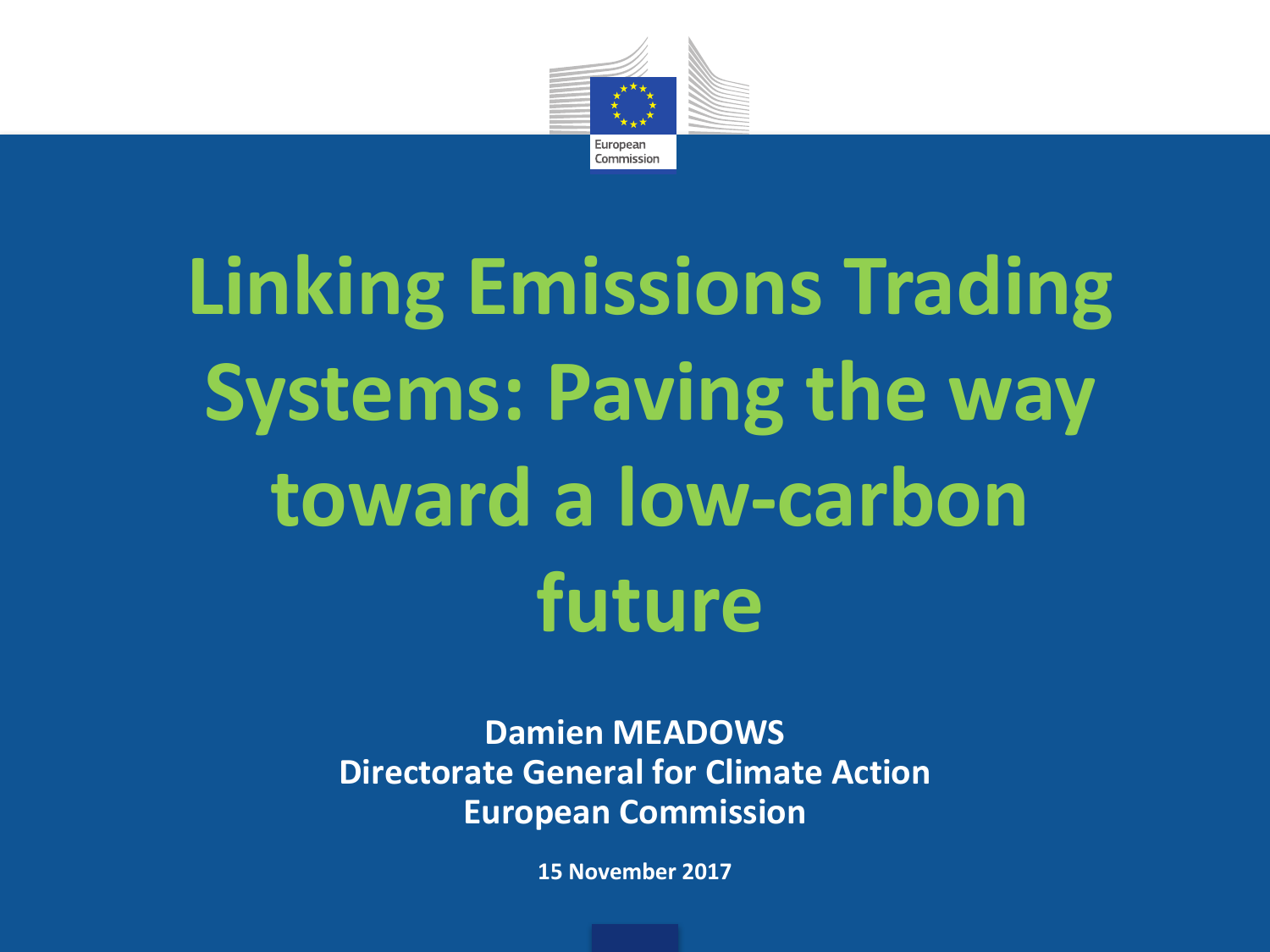

### **Context of carbon pricing post-Paris**

- Ø *Paris Agreement created momentum*
	- § **81 parties planning or considering using carbon pricing to achieve Nationally Determined Commitments**
	- § **Since 2015, 12 new carbon pricing initiatives**

#### Ø *EU ETS as backbone of EU climate policy*

- § **Applicable across 31 countries + half of emissions**
- § **Environmental guarantee, economic efficiency**
- § **Broad experience from >12 years of operation**
- **Expansion over time, including introduction of Market Stability Reserve**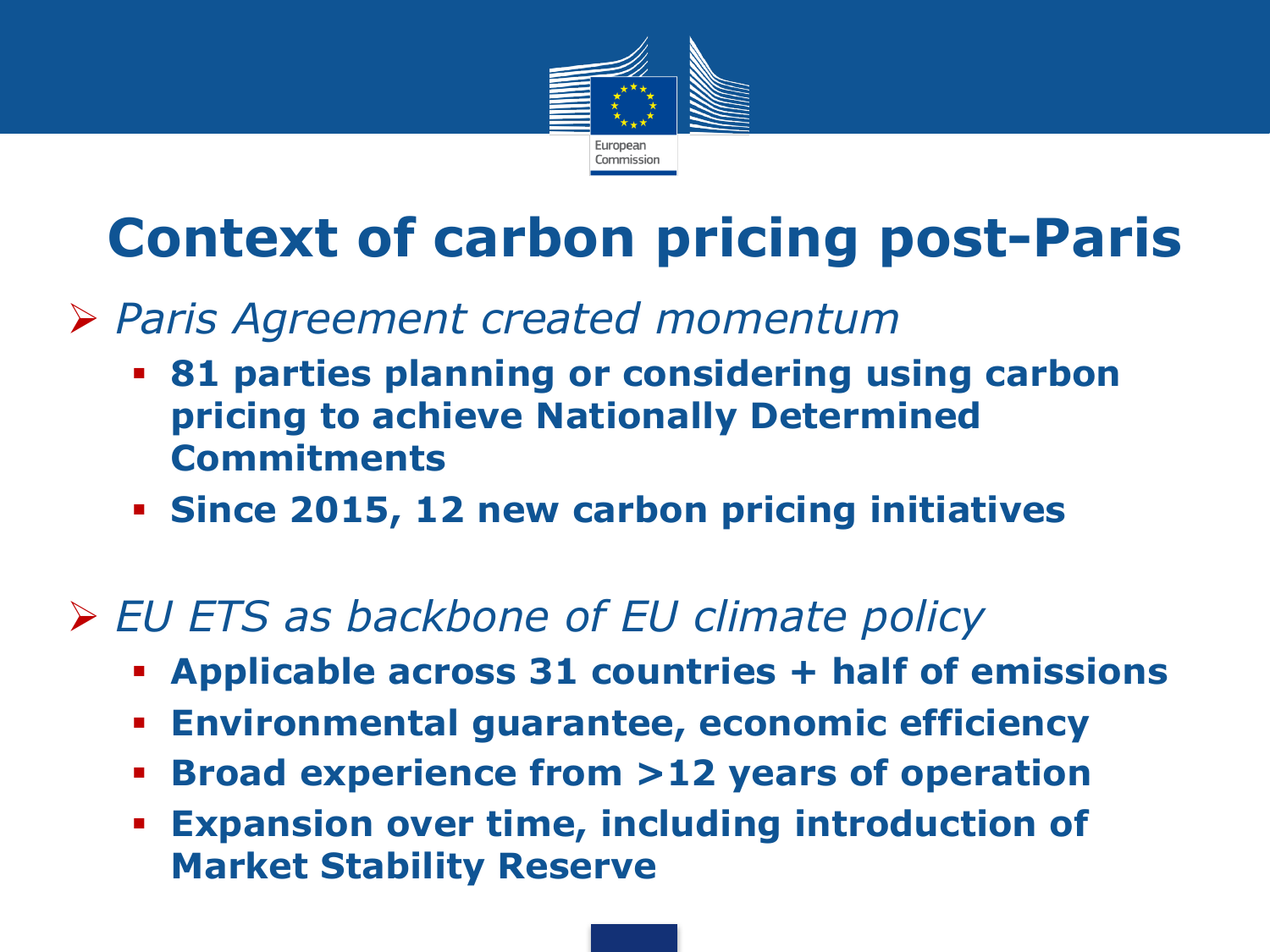

## **State of EU ETS in European Parliament: Parliament and Council**

- - **-** Voted to double ETS Market Stability Reserve rate
	- - Additional free allocation possibilities
	- - Larger Innovation Fund and more focussed funding
	- - Cancellation of part of surplus allowances





- EU Member States reached general approach at the Environment Council on 28 February:
	- Doubling Market Stability Reserve feed-in rate
	- Additional free allocation possibilities
	- Limiting validity of allowances in Market Stability Reserve
- Following agreement of 18 October on aviation/ETS up to 2023, preliminary agreement reached in trilogue between EP and Council on 9 November

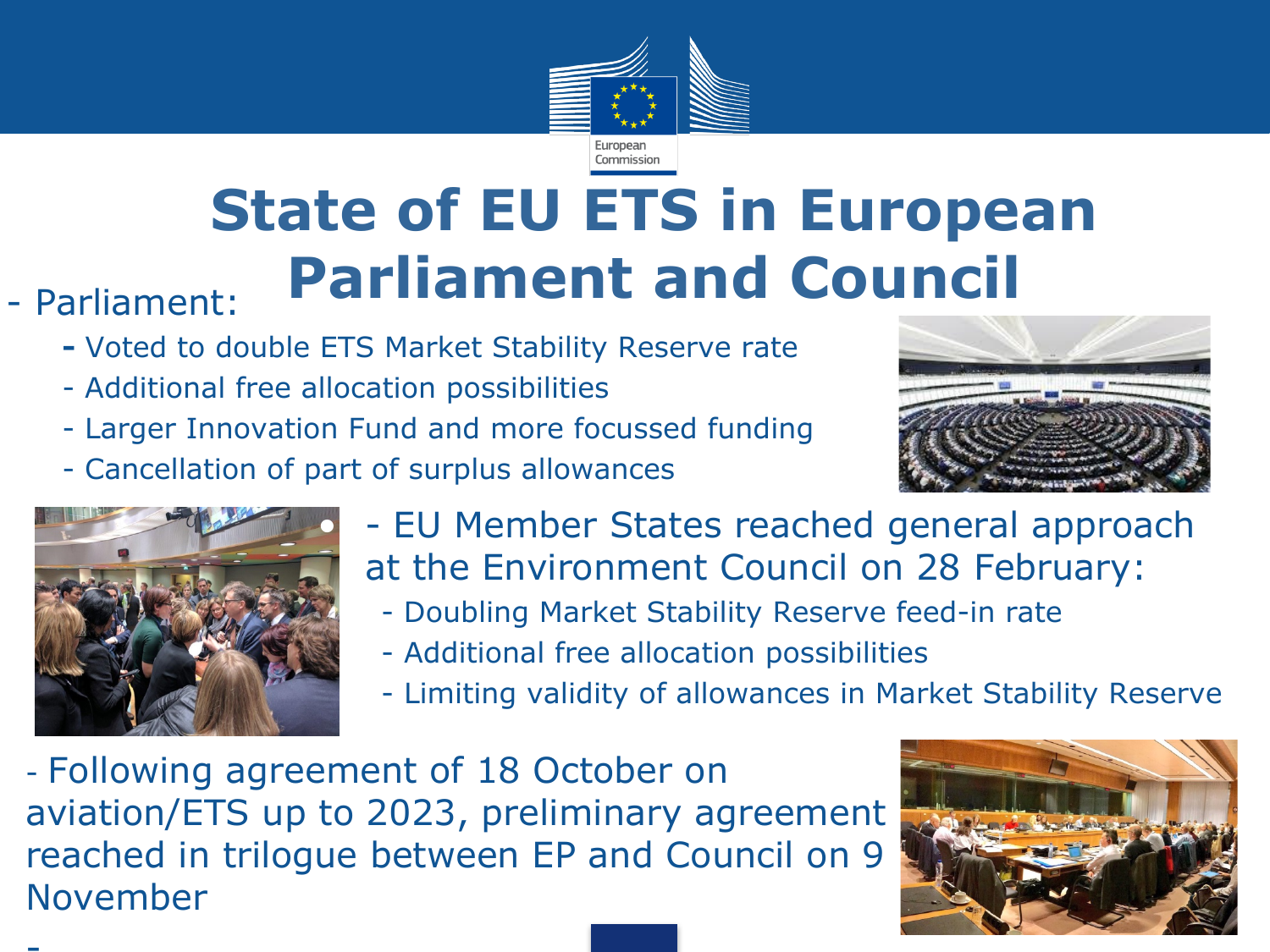

### **Benefits of linkages**

• *Demonstrates political will*

- **Strong signal on cooperation and common direction**
- **Leadership in fight against climate change**
- **Sharing from 'learning by doing' experience**

#### • *Economic benefits*

- **Increased efficiency** 
	- Lower abatement costs, higher ambition
- **More liquid markets**
- **Reduces 'carbon leakage' risks**

Level playing field in terms of carbon constraints

#### • **Cost sharing and exchange of information**

e.g. administration of auctions, registries



 $COP21$ ·  $CMP11$ 

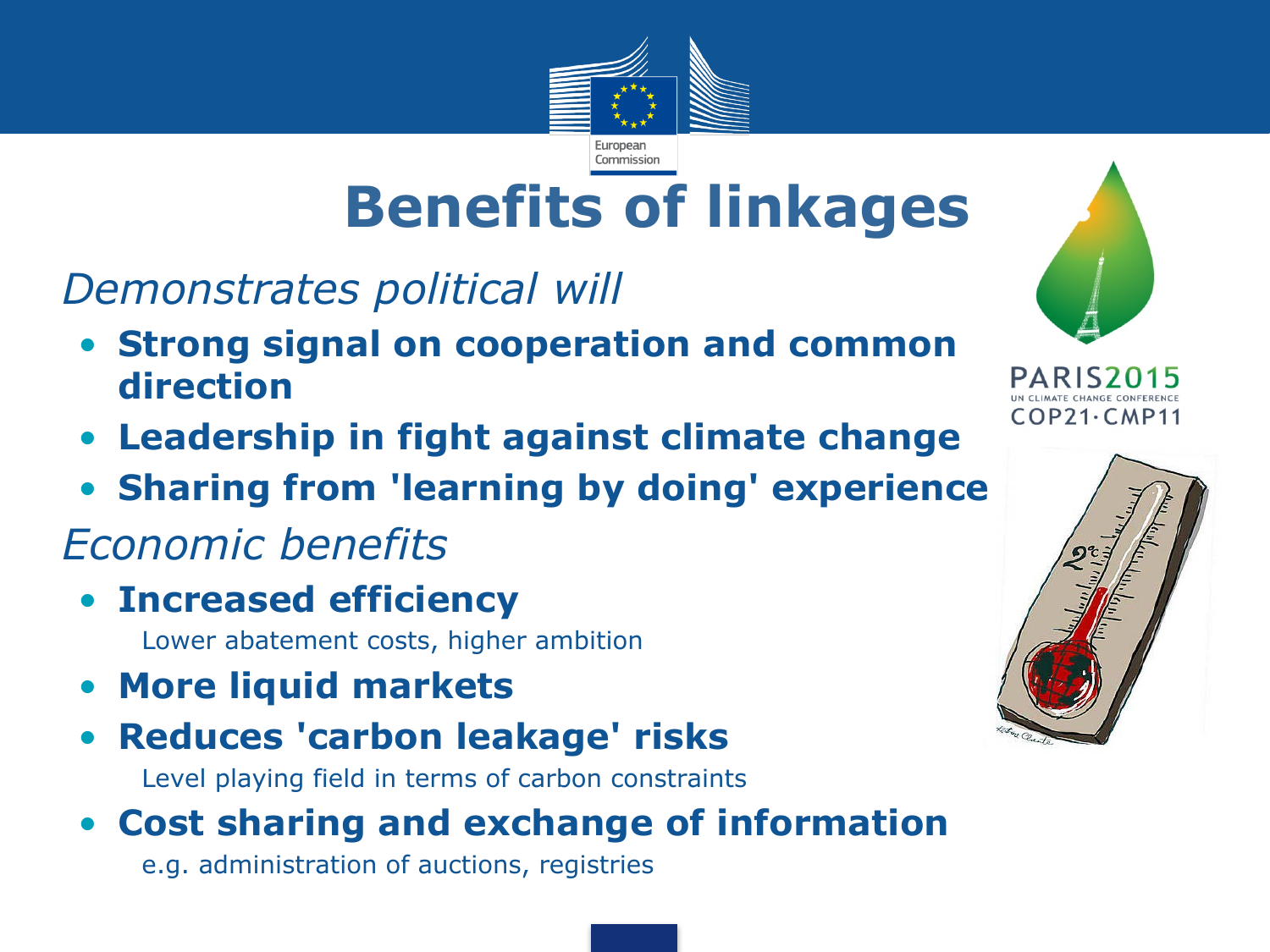

### **EU ETS link with Switzerland's ETS**

- Ø *Negotiations on linking Switzerland with EU ETS from 2010 onwards, and agreed in margins of COP21*
- Ø *Swiss system mirrors EU ETS scope*
- Ø *Mutual recognition of allowances*
- Ø *For compatibility, "essential criteria" met*
- Ø *In March 2017, suspended procedure resumed*
	- **Nov 2017 – signing of linking agreement**
	- **Equal treatment for aviation ensured by responsibility for one direction each**
	- **Swiss collecting data for free allocation**